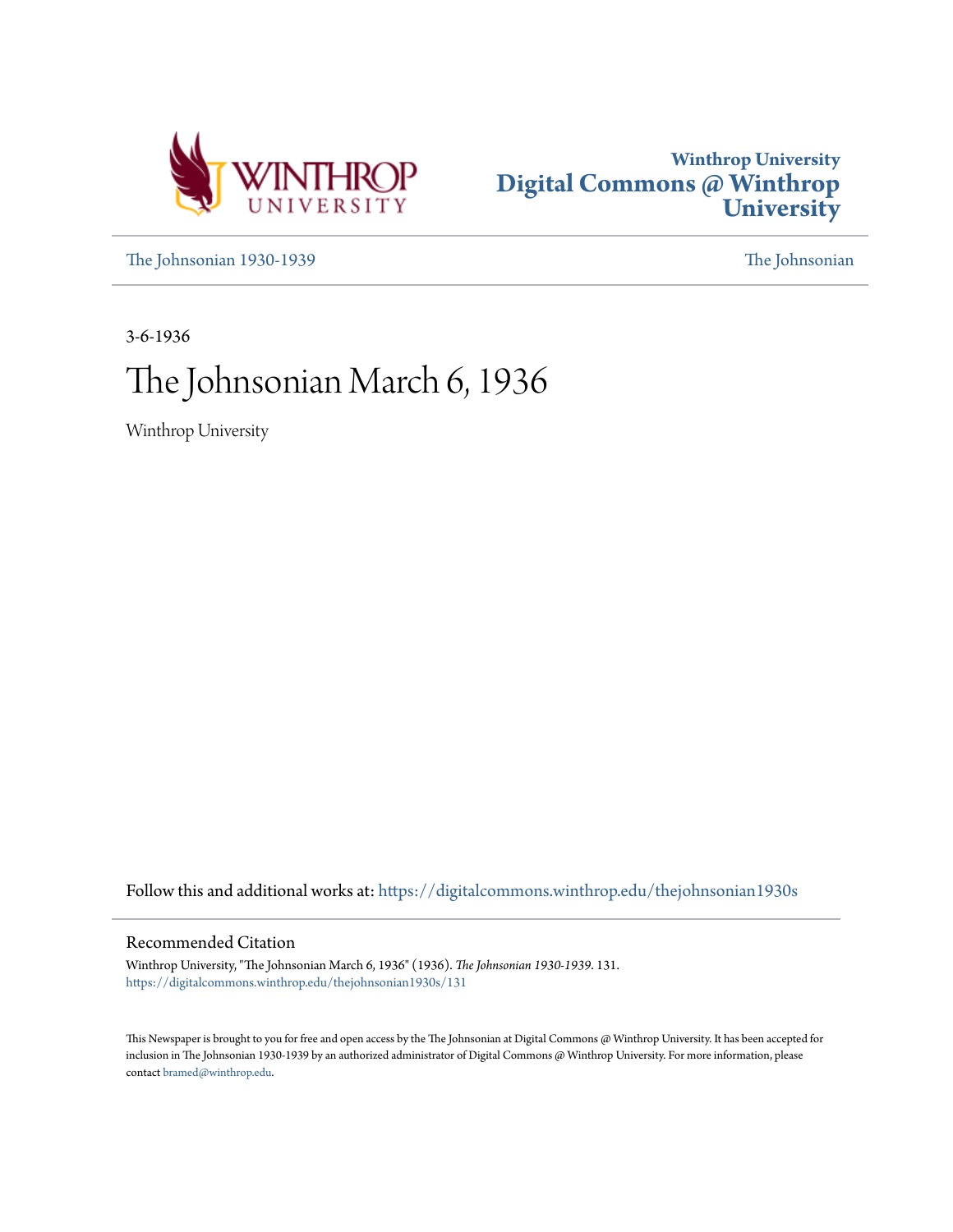# Library The Johnsonian SUBSCRIPTION, SLOO A YEAR

# **Florence Dargan Will Preside**

VOL. 13, NO. 19

# At 1936 May Day Festivities

ee Girl Blected May Que at Senior Class Mecling<br>on Wednesday

**SELECTS MAID, OF, HONOR** 

Gwendolyn Coleman, Elizabeth Holt, Louise Howe, Josephine **Hunter Senior Attendants** 

Dargan of Flore oted May Queen at a meeting of the Three Professors and Six Girls voted may white Wednesday, March 4.<br>She has chosen Rosanne Howard of rence for her maid-of-honor. Gwen $len \alpha$ an of Darlington, Elb Holt of Newberry, Louise Howe of Hen-New ACTIV, LOUISE HOWE Of Hen-<br>Conville, North Carolina, and Jose- of Winthrop College will be represented<br>the Hunter of Owings, were elected in Knoxville, Tennessee, at the Southhine Hu by the class as senior May attendants

Preshman year, Rise has been letter and studie it is considered. When the counter of the has been some weak was a small that it is considered at the studies of the hast been studies and a small be a small be a small be a

erata, and classe representative in the Burnette and Hetiy Sweeney; hadile and set as a member of Thu board by Dot Manning, and Margaret Jensis Tensis Challents University and Equivalent associated to the member of the Ha

MOTH'S re will be an in ing of the Freshman Class March 9, at 13:30, in Mai torium, to elect May Queen

PLOSSIE CLAUSE<br>President Preshm

# PHYS. FD. DELEGATES **ATTEND CONFERENCE**

Will Go to Knoxville,

Tenn. The Physical Educat on Den

Will<br>Pres<br>acy.<br>M

hine Hunter of Owings, were elected in Knoxville, Tennessee, at the South-<br>
and Mark and Mechanism where the state of the South Party and Schedule and Schedule and Mechanism where<br>
or the 1936 celebration of May Day. Morth

son,<br>
The issue will hoose with some and "A Some ...<br>
The issue will be considered into detecting into the correct with the correct space of the space of the space of the space of the space of the space of the space of th

**TO BEGIN TODAY** Class Tilts Begin Today; Will Internationally Famed Tr Last Through Tues-Presents "incl. and the Ress

day

**BASKETBALL GAMES** 

Baaketball games that were postpon-<br>ed due to influence sull be played Fri- in Hood" were presented by Sue Hast<br>day, March 6, Monday, March 9, and legs' Mariemettes in Math Auditorius<br>Tuesday, March 10, at 4 o'clock in the

In Hood" were  $\mu$ .<br>
Inga' Marionetter in Mahn  $\mu$ <sub>3</sub>, March 19, at three and eighted Totedock. The scenes in "Jack and ( $\alpha$ -angtalk" wore laid in the home of the glan<br>  $\alpha$ -angtalk" wore laid in the home of the glan<br> Tuesday, March 10, at 4 o'clock in the pression. March 1, at 1, three 1981, and the most grames P. Hoffman, anisoted by phenometric Terms in the most control control. The most control of the most control of the most contr

s colder eggs.<br>
Little Pigs," "Raggedy Ann," "Sold<br>
Little Pigs," "Raggedy Ann," "Sold<br>
I on Parado" and "The Cheena."<br>
Evening Performance<br>
"Solda Hood,"<br>
The first scene of "Roula Hood,"

**SUE HASTINGS' CAST** 

stalk" and "Robin Hood"

performance, was laid in<br>rest. The second seals in read Porest. The second second porest.<br>In the courts area the second second the sheriff's hours in the second second King Rie and Manham where good King Rie

te<br>
narriage with Marina,<br>
ts<br>
marriage with Marina,<br>
Additional features of the eve<br>
performance were the song and d<br>
numbers: "A Bench in the Park is performance were the sung and dang<br>| numbers: "A Bench in the Park in the<br>| Springtime," "Swingine in a Hammock<br>| "The Maid and Her Cow," impersons tion of Maurice Chevaller, and "Scend<br>from Harlem." Members of the eng pany showed how puppets are mainted by presenting "Saint Georg

repaired in bure manimas New York<br>studio. The heads of the puppets are<br>modeled in plaster of Paris, and are<br>cast in plastle wood which looks like<br>thick apple sauce. (Somo marionetic-

**CONCLUDE BUSINESS Students Move For Second Re-**

Monday, Multipu Senate reconvened<br>Monday, March 3, at 4 o'elock at the<br>call of the president, ending a recess<br>of six days.

NOTICE!<br>There will be a meeting of Junior<br>Class at 6:30 Wednesday, March 11,<br>in Main Auditorium, to elect May

GIVES PUPPET SHOW South Atlantic Speech Tournament

Delegates Arrive To Participate In

.<br>JESSIE TEAGUE,<br>dent of the Junior

**MANY ATTENDI.R.C. CONFERENCE HERE** 

Convention To Be Held At Auburn Next Year-Bobbie James, Corresponding Sec.

App tely two hundred dele tes from colleges of sight states atgenes from concepts of mgm states are<br>Relations Club Conference held at explanations Club Conference held at explanations Club Conference held at explanations of the amplitude of the carrier in the same of the Carrier of

lowment.<br>Dr. Josef L. Kunz, lecturer in international law at the University of Tole-<br>do. Ohio; Dr. Edgar J. Fisher, former or of history and poan and profess con and protessor of Inistery and pos- Keiser, of Lendar-Rhyne, who is included in the state of Inistery. Although Heming a originally three conductions of the state and the state of the state of the state of the state of

Inted by presenting "Stati George and downent. From expansion on measure of the Captors and South Catolica, The Captors and South Catolica, The Captors and South Catolica Registration for the conference was formula posed

model in plants word which and specific the same Maximum Share is a second fitter and the same of the same of the same interest in the same of the same of the same interest in the same interest in the same interest in the

ns. the delegates assemi the suditorium for a report on the fine was then adjourned until after din At the opening semion after din<br>(Cantinued on page four)

**ED. ASSOCIATION TO HOLD CONVENTION** 

Fiftieth Annual Meeting To

Teamic Lucretta Danks!, and Ann College, preddent of the South Care<br>Telemann. The Parties was recented at 0 orbicle that British Annual Convention<br>(The Parties of the South Care and Convention (To meet again, at a date se

 $[{\rm DR. \ EIGAR \ G. \ GAMMON \ T0. \ FWHM10. \ FWHM21. \ FWHM32. \ FWHM43. \ FWHM54. \ FWHM55. \ FWHM56. \ FWHM57. \ FWHM58. \ FWHM59. \ FWHM59. \ FWHM59. \ FWHM59. \ FWHM59. \ FWHM59. \ FWHM59. \ FWHM59. \ FWHM59. \ FWHM59. \ FWHM59. \ FWHM59. \ FWHM59. \ FWHM59. \ FWHM59. \ FWHM59. \ FWHM59. \ FWHM59. \ FWHM59. \ FWH$ 

Twenty-Eight Colleges From Nine States Send Reprecontroller

PROF. KEISER PRESIDENT

After Dinner Speeches, Debates, Impromptu Contests, Features of Program

Twenty-eight colleges, from states, are repe aow be-<br>campus. The<br>an yesterd Atlantic Speech Tournament surpament, which he uerday<br>th Sat ufternoon, will conti- $\overline{m}$ urday, Ma rch 7. The to sists of dobates, gratt ta, reads asis or occates, orations, imprompts.<br>| imprompts. extemporaned<br>| er-dinner speeches.<br>| The South Atlantic Spe

ence when organized six years ago by<br>Professor Edwin Padget, of North Caro-<br>Ilna State College. Mr. Padget, after acting as presidents  $f_{\text{CFT}}$  $th$ ded by Pro yne, who is not ally de 

ready asset might. The third and Reported to the second in dimer contest were beld this number

PHI U SPUNSORED **RECENT TOURNAMENT** 

Fourteen Students Win Prizes Donated By Local Merchants In Tournament Saturday

Mamic Catherine Bitchip Manule Gatherine Richie, Mary Hart<br>Dargan, Bet Bardin, Mae Mac Bridges,<br>Annie Grace Bellers, Chelaie Russell,<br>Mary Jane Childress, Louise Johnston,<br>Anna Marian Busbee. Carolyn Brown.<br>Marguerite Sanders, Julia Warren. Mil-Acarguerite Sanders, Julia Warren<br>dred Pettigrew, and Sara An<br>were the prize-winners in a game<br>nament sponsored by Phi Upsilon and case.<br>there in a game tour-<br>that Upsalon Omicrop, national hon nies fr nity, on Saturday evening, Febr ury 39 in Johnson Hall

These prizes were donated by ert S op, Peoples Beauty Sh Smar<br>Purn Bax

 $[ \begin{array}{l|l|l|} \hline \textbf{transl} & \textbf{Tree} & \textbf{South} & \textbf{st} \\ \hline \textbf{disconducting. The South error Association of the data of the second. The most of the data of the data of the data. The most of the data of the data of the data. The data of the data of the data of the data. The data of the data is not a good. Therefore, the data is not a good. The data of the data is not a good. The data is a good. The data is a good for the data. The data is a good for the data. The data is a good for the data. The data is a good for the data. The data is a good for the data. The data is a good for the data. The data is a good for the data. The data is a good for the data. The data is a good for the data. The$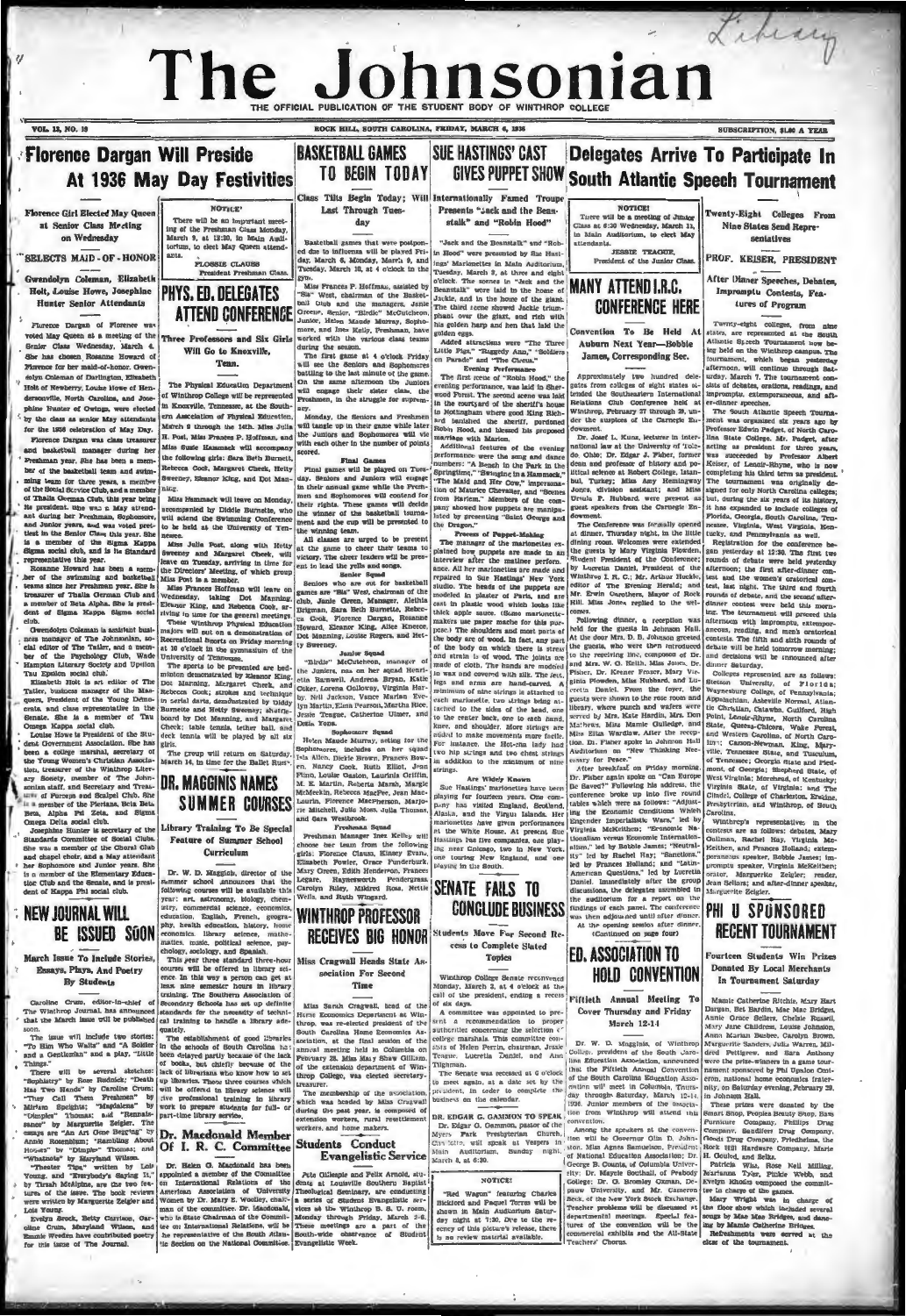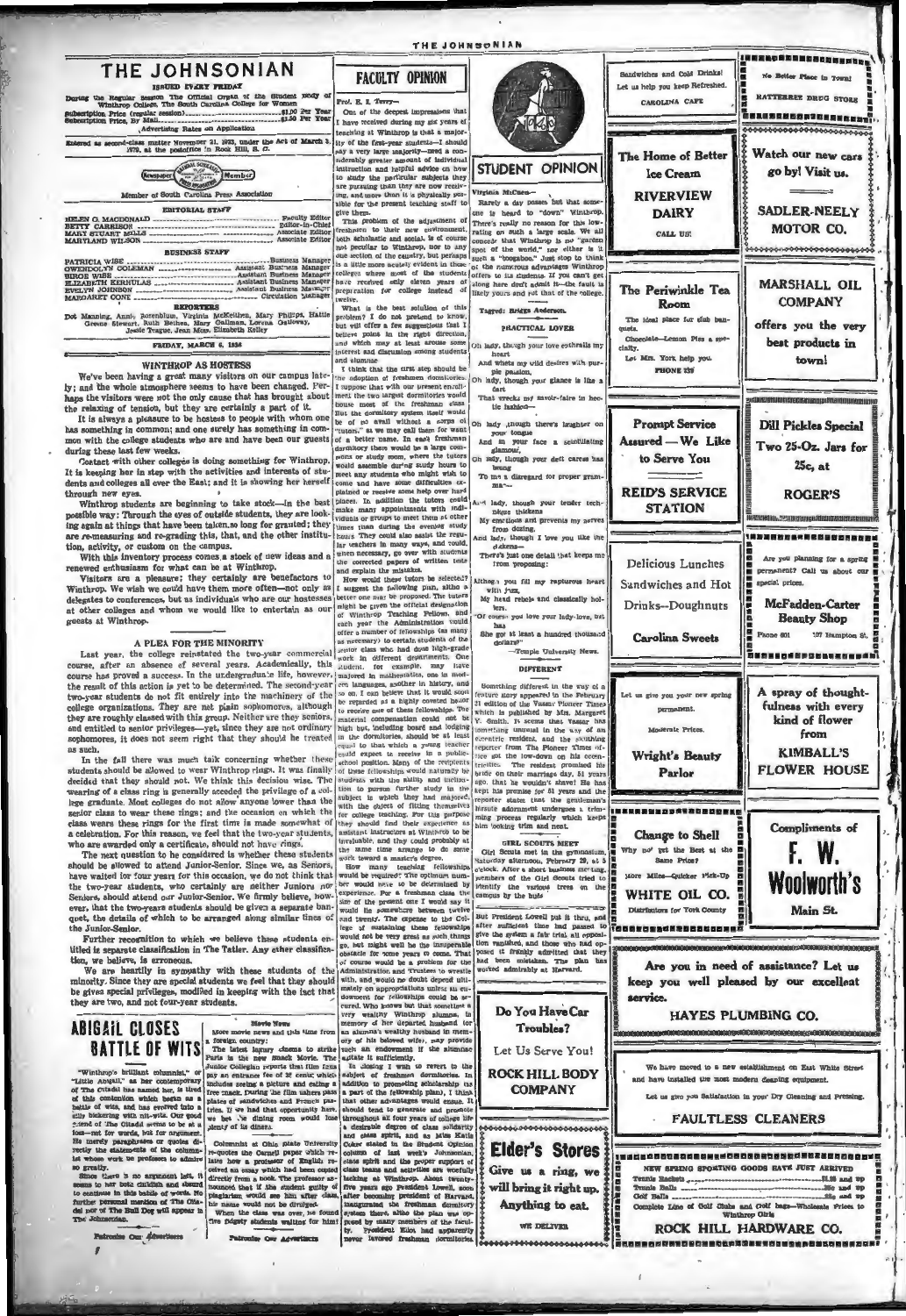

**De Our Advertisers** 

÷

FRE GUISSELE STEARS<br>are conducting Student Felix Armold, who are conducting Student Evangelistic<br>services at the B. S. U. rooms, spoke at<br>Vespers in Johnson Hall, Wednesday pers in Johnson Hall, We<br>ht, March 4, at \$:30.

LOST-In the library, a copy of "Far From the Madding Crowd." by<br>Thomas Hardy. If found, please return to Juanita Rowell, 733 Roddey Hal.